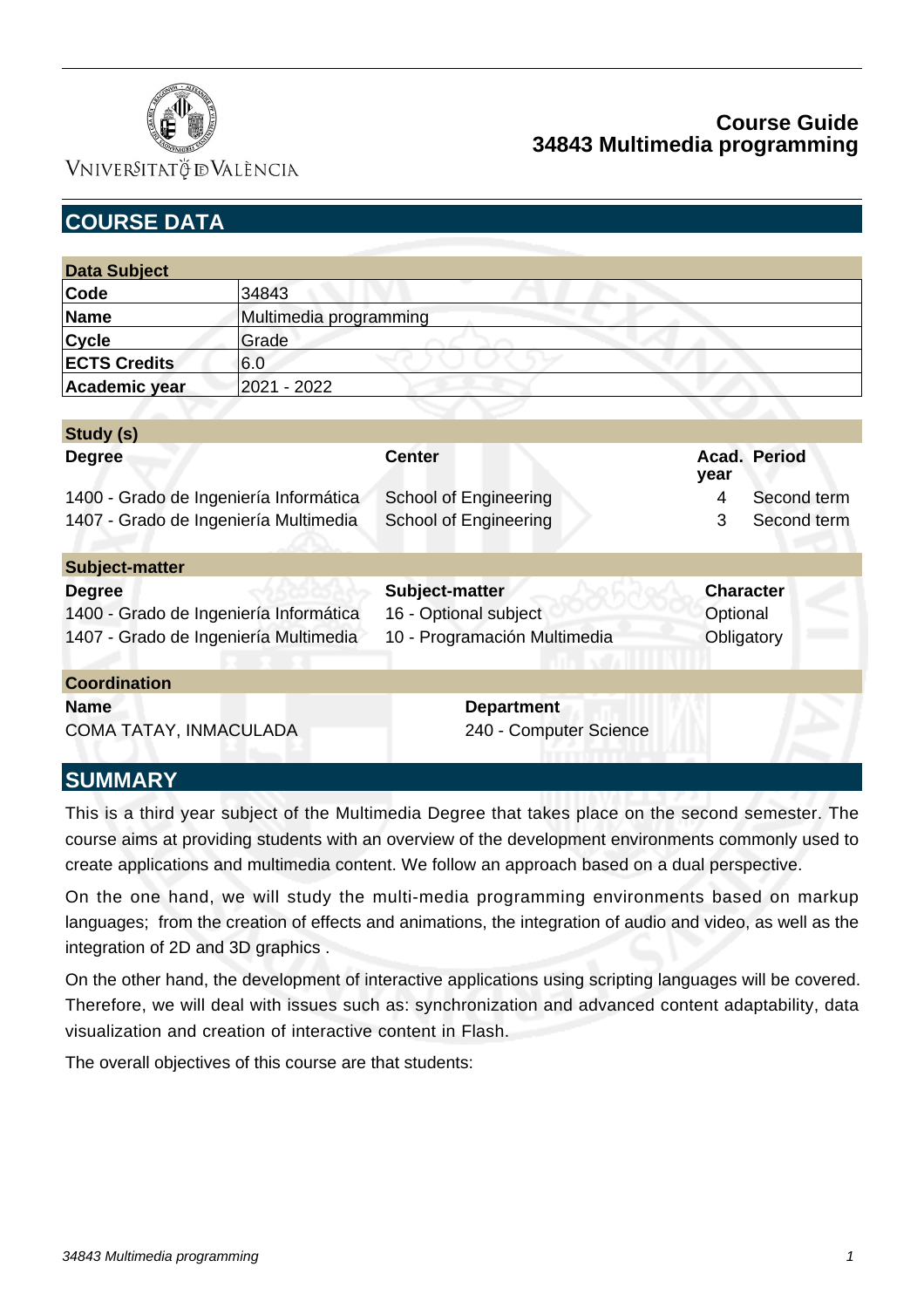

# Vniver§itatğ dValència

- Are able to identify different environments devoted to develop multimedia systems, as well as list their advantages and disadvantages
- Are able to design and develop moderately complex applications and multimedia content through markup languages.
- Are able to design and develop moderately complex applications and multimedia content through scripting languages.

# **PREVIOUS KNOWLEDGE**

#### **Relationship to other subjects of the same degree**

There are no specified enrollment restrictions with other subjects of the curriculum.

#### **Other requirements**

It is recommended to have attended first year courses on Computer, Programming and Hypermedia Programming. This course assumes that students have acquired the programming skills taught in first year courses.

# **OUTCOMES**

#### **1400 - Grado de Ingeniería Informática**

 - SI3 - Ability to actively participate in the specification, design, implementation and maintenance of information and communication systems.

#### **1407 - Grado de Ingeniería Multimedia**

- B4 Have basic skills in the use and programming of computers, operating systems, databases and computer software for use in engineering.
- B5- Know the structure, organisation, operation and interconnection of computer systems, the fundamentals of their programming and their application to solve engineering problems.
- I1- Know and be able to apply basic computer algorithmic procedures to design solutions to problems, by analysing the suitability and complexity of the proposed algorithms.
- I2 Know, design and make an efficient use of the data types and data structures that are most suited to solving a problem.
- I10 e able to design and evaluate human-computer interfaces that ensure accessibility and usability of computer systems, services and applications.
- MM2 Be able to understand and manage the different technologies involved in multimedia systems, both from the point of view of hardware and electronics and of software.
- MM3 Be able to implement methodologies, technologies, processes and tools for the professional development of multimedia products in a real context of use by applying the appropriate solutions for each environment.
- MM8 Integrate knowledge of different multimedia technologies to create products that offer global solutions that are appropriate to each context.
- MM9 Program correctly in the different specific languages of multimedia systems taking into account time and cost restrictions.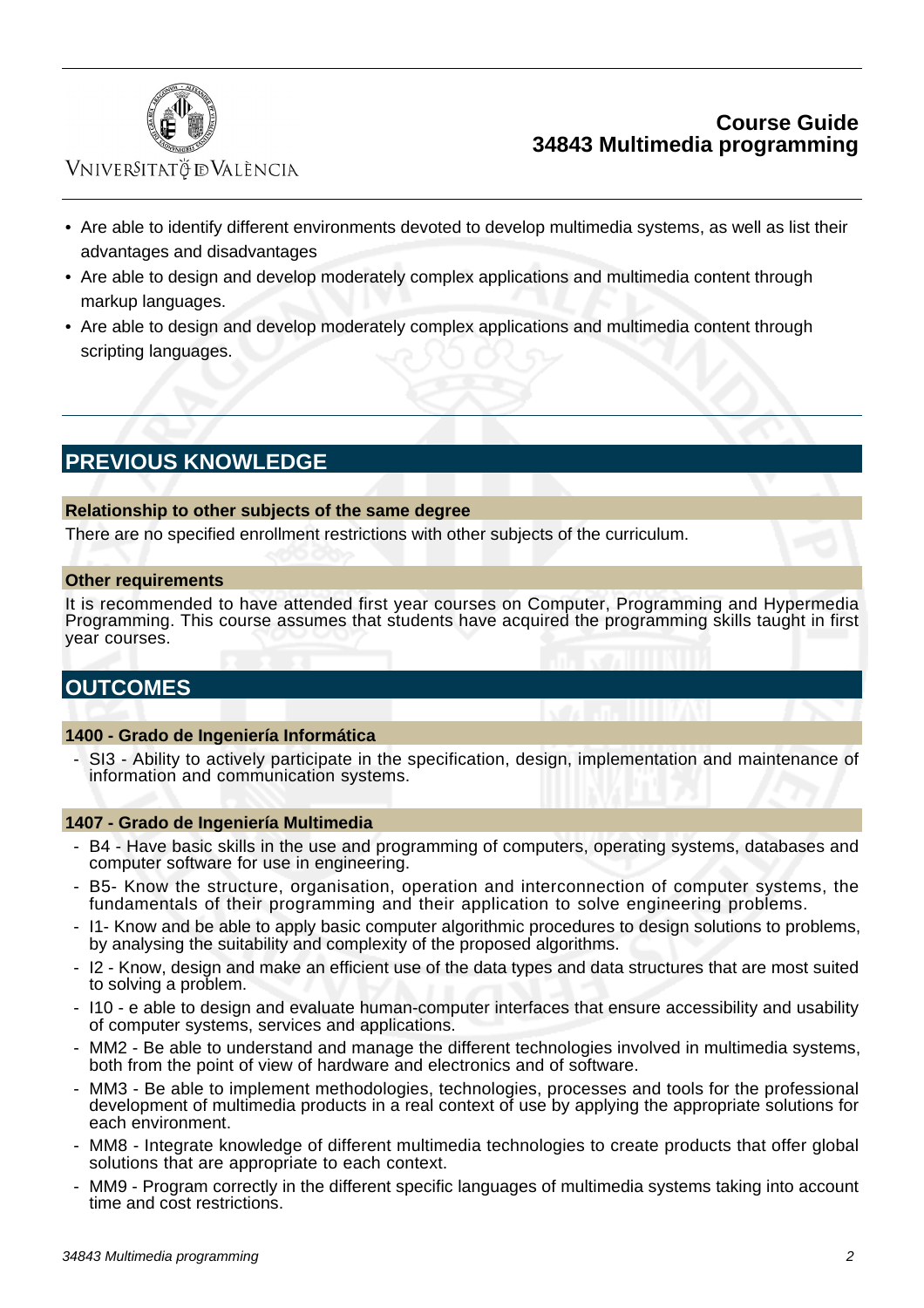

# VNIVERSITATÖ ID VALÈNCIA

- MM14 Be able to create multimedia contents for production environments in broadcasting and digital edition.
- MM15 Be able to respond professionally to the requirements at each step of a multimedia production process: show skills for preparing and understanding scripts and communication, graphic design for communication, management of streaming technology, web design and production and post-production processes.
- MM26 Be able to conceive, develop and maintain multimedia systems, services and applications using the methods of software engineering as a tool for quality assurance, according to the knowledge acquired as described in the specific competences.
- MM28 Be able to solve problems with initiative, decision-making and creativity and to communicate and transmit the knowledge, abilities and skills of a multimedia engineer.

Ability to describe algorithmic solutions to problems.

Designing structured programs using iterative and recursive modules.

Designing data types, objects and classes appropriate to each problem.

Understand advantages and limitations of alternative data structures and be able to select the best option in a particular case.

Using abstraction and recursion to properly design procedures and data structures.

Creating hypermedia content using specific languages.

Designing and adapting presentation styles using markup languages.

Using specific language to create interactive multimedia solutions flexible.

Ability to integrate, synchronize and adapt multimedia content.

# **DESCRIPTION OF CONTENTS**

#### **1. Introduction to multimedia systems**

Multimedia concepts. Integration of web media. Creating multimedia applications: authoring tools, ,multimedia markup languages.

#### **2. Multimedia programming using markup languages**

Concepts of CSS. Creating CSS3 style sheets. HTML5. Media on the web. 2D Graphics on canvas. Vector Graphics SVG.

### **3. 3D graphics on the web**

34843 Multimedia programming 3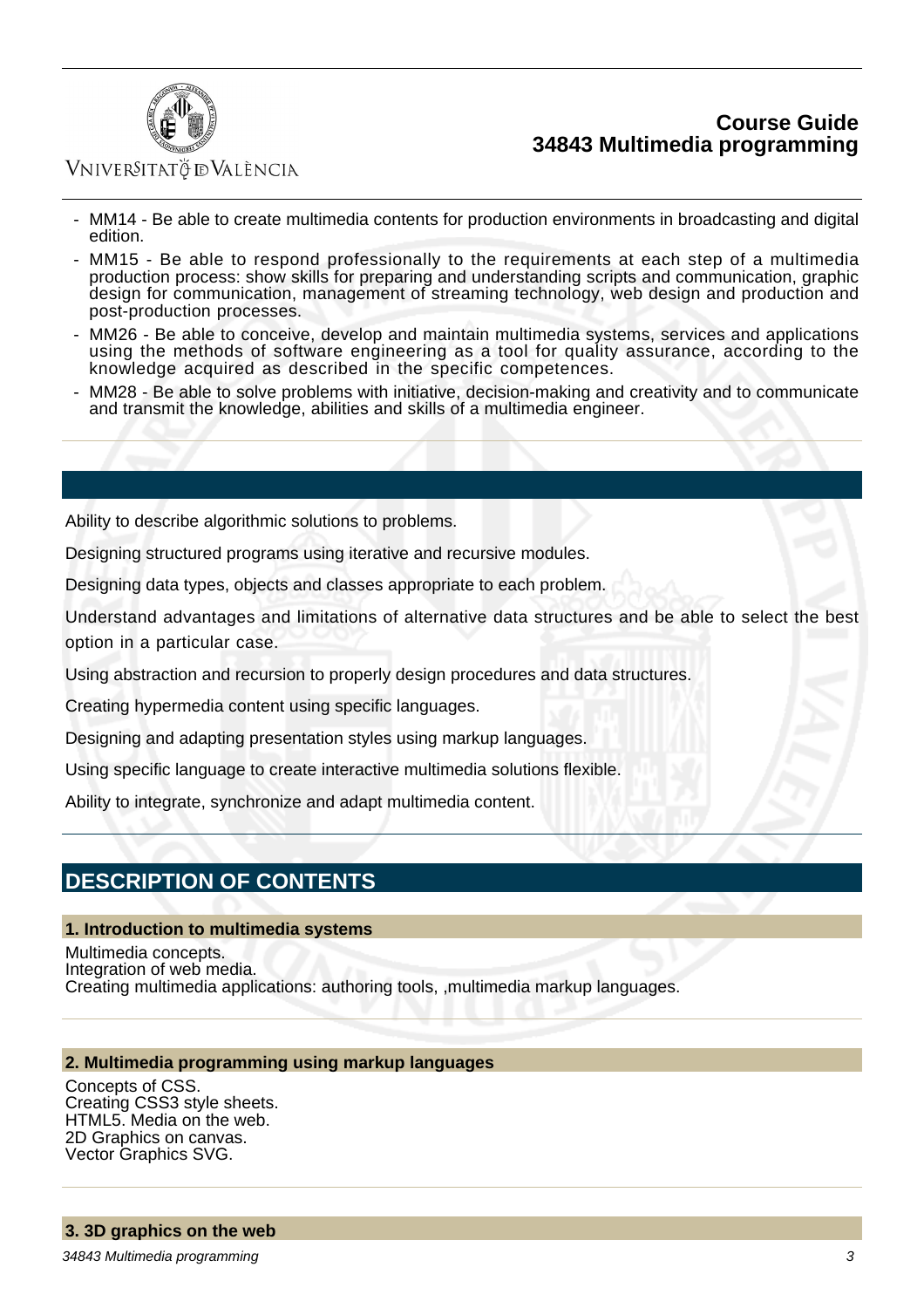

VNIVERSITATÖ ID VALÈNCIA

Web 3D Graphics Technology X3D X3DOM WebGL: Web Graphics Library Library Three.js. Features, creating animations.

#### **4. Javascript Libraries.**

Javascript library for graphics programming on web pages. Web data visualization.

# **WORKLOAD**

| <b>ACTIVITY</b>                              | <b>Hours</b> | % To be attended |
|----------------------------------------------|--------------|------------------|
| Theory classes                               | 30,00        | 100              |
| Laboratory practices                         | 20,00        | 100              |
| <b>Classroom practices</b>                   | 10,00        | 100              |
| Attendance at events and external activities | 1,00         |                  |
| Development of group work                    | 5,00         | O                |
| Development of individual work               | 3,00         | 0                |
| Study and independent work                   | 15,00        | ი                |
| Readings supplementary material              | 2,00         | ი                |
| Preparation of evaluation activities         | 16,00        | 0                |
| <b>Preparing lectures</b>                    | 14,00        | 0                |
| Preparation of practical classes and problem | 24,00        | O                |
| Resolution of case studies                   | 10,00        | 0                |
| TOTAL                                        | 150,00       |                  |

# **TEACHING METHODOLOGY**

LECTURES:

The lectures will be based on active lectures where every 20/25 minutes will be introduced in any activity that requires the involvement of students, so that 1) they can do an activity based on the content they have just learnt, 2) recover the level of attention to the next block.

#### LECTURES PREPARATION:

Students have to prepare the lecture content, following the plan of the course. To do this they will use the literature suggested by the lecturer as well as the materials provided him or/and any other directions provided by the lecturer.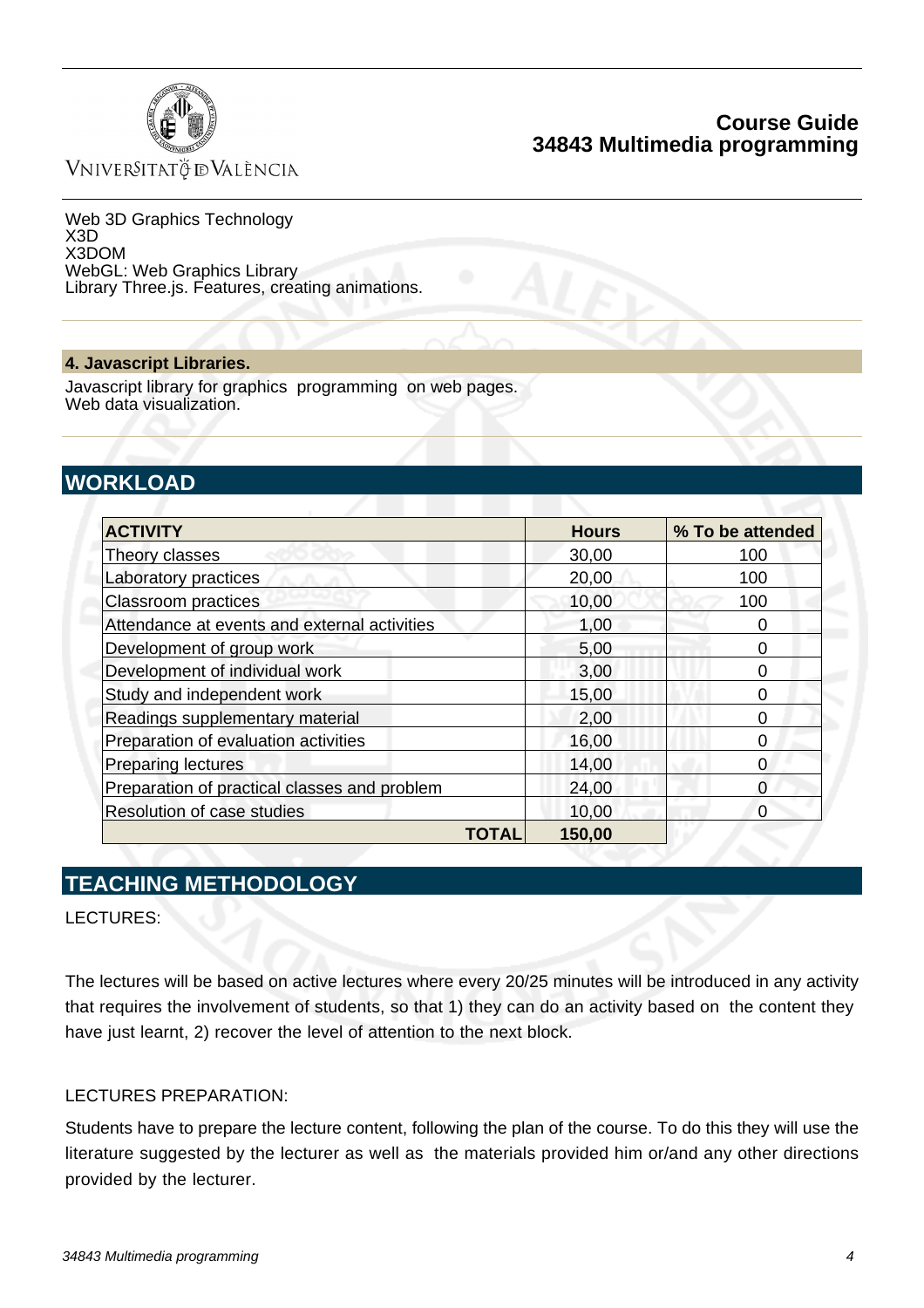

# VNIVERSITATÖ IDVALÈNCIA

### PREPARATION OF PRACTICAL WORK:

To better assimilate the contents of the lectures, practical sessions are conducted in the laboratories. Attendance at practical sessions is mandatory and will be verified by the lecturer in charge of the session. Those students that are working and can not attend the practical sessions should contact the lecturer before the beginning of the first session. The results of these activities must be submitted to the lecturer in charge of the group during the course and in the terms established by the lecturer. Students are expected to do/prepare some of these activities at home.

### TEAM WORK:

A set of problems will be propossed that should be solved in teams of 3 to 6 persons. Each member of the group will be graded both the joint mark of the group as the individual mark of each member.

The e-learnig platform (Aula Virtual) will be used as communication tool between the lecturer and the student. The student will access to all the material used in the lectures, through Aula Virtual, as well as all the problems and exercise that needs to solve.

# **EVALUATION**

For the evaluation of the course the following aspects will be considered:

(C) Continuous assessment, based on participation and the degree of involvement on the teachinglearning process. The attendance on regular basis to on-campus lectures/activities will be taken into account. A set of activities consisting of individual and group work to do at home or in class, oral presentations, resolution of issues and problems in class, and some partial individual tests may be conducted during the course. These exercises may be proposed without previous notice.

(E) There will be a final individual test consisting of one or more written exams or test of knowledge. These tests will consist of both theoretical questions and practical problems. It will be necessary to approve each test to compensate.

(P) Assessment of practical activities based on the achievement of objectives in the laboratory sessions and problems and a final work. This section need to be approved to compensate.

The final mark is calculated as follows:

Final Mark =  $0.2 * C + 0.5 + 0.3 * E * P$ 

In the second summons will be kept note of the continuous assessment (C) and parts (E and P) approved. For unapproved parts (E and P) will be an exam, calculating the final mark as you would at first call.